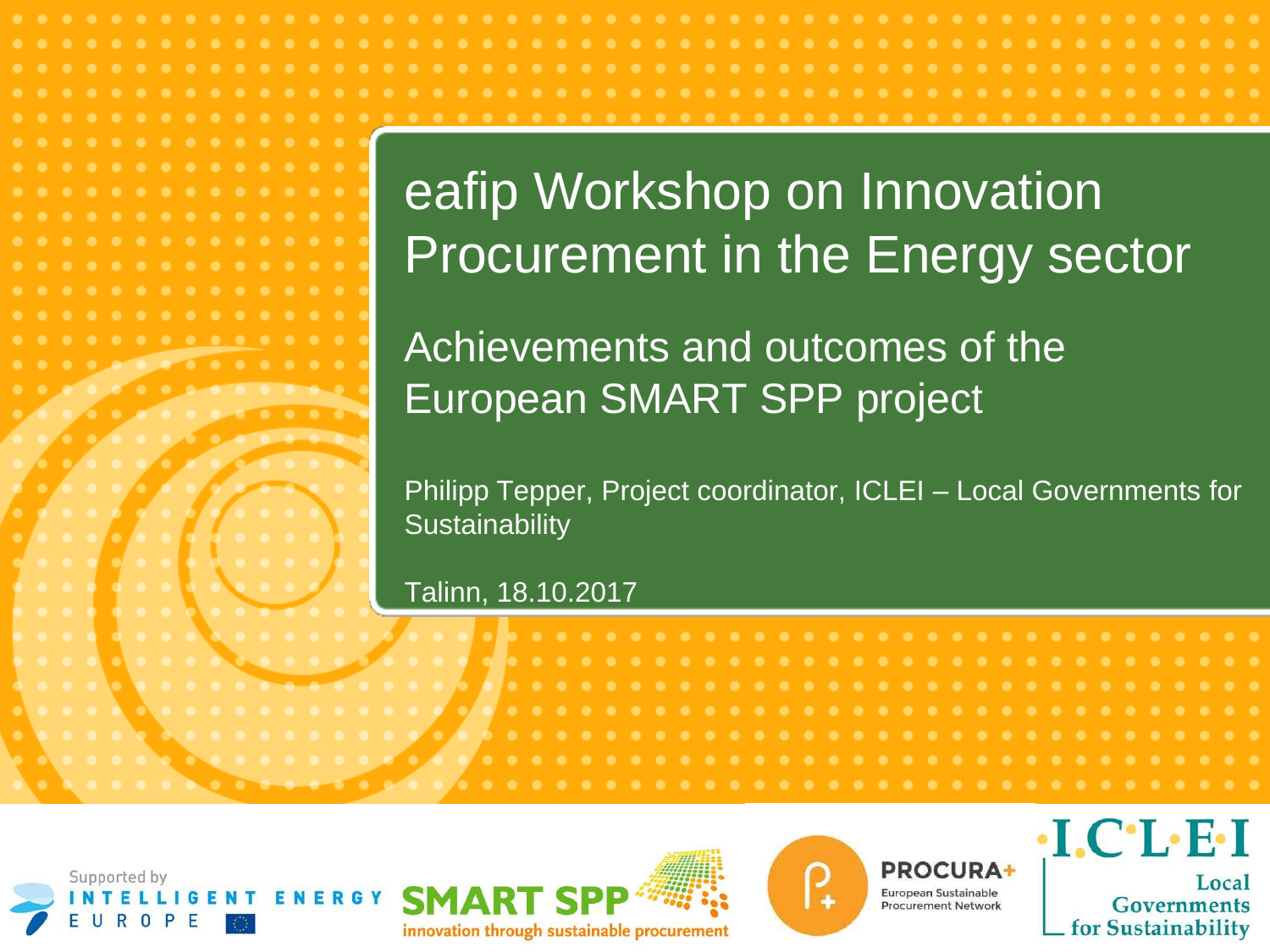## Green public procrurement

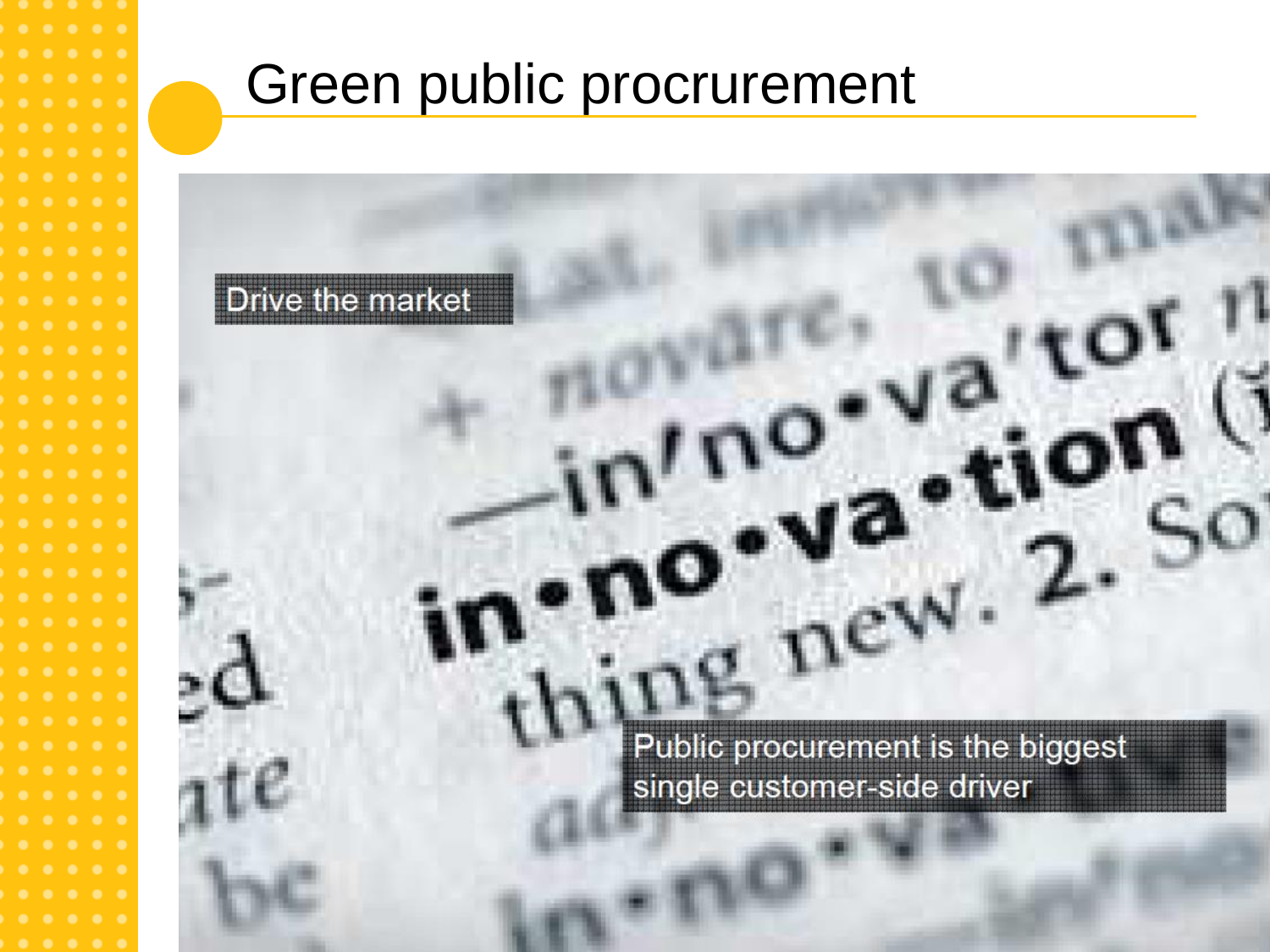

- Little **interaction** between **consumers** and **producers** resulting in:
	- **Procurers not being aware of potential opportunities & market** developments
	- Companies/suppliers not clear on future public sector requirements
- **Legal uncertainty**: Procurers reluctant to engage with potential suppliers outside procurement actions
- **Lack of resources** for organising more complex procurement procedures
	- **Lowest purchase price** still deciding factor instead of whole life-cycle cost of product/service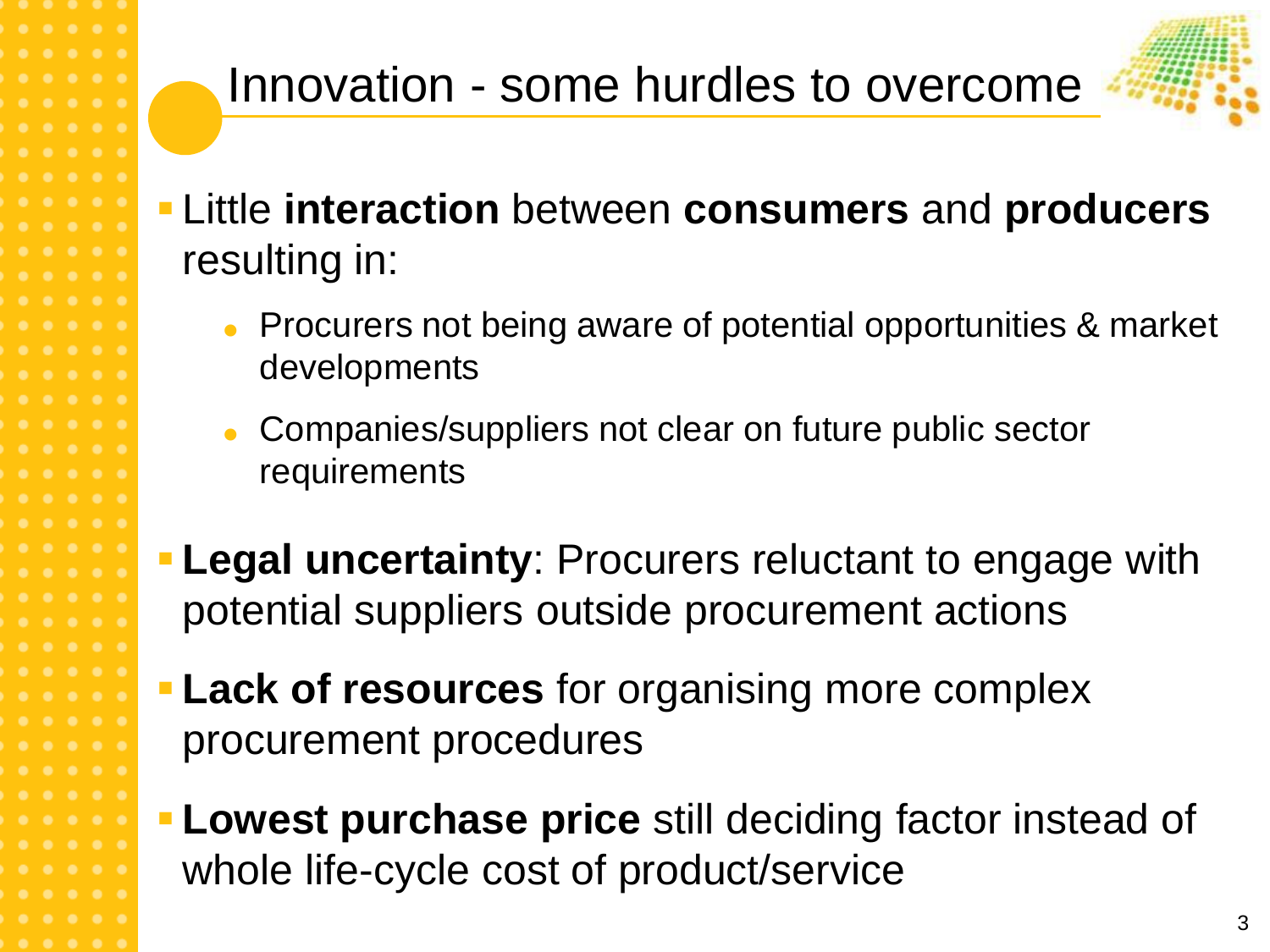

#### **Procura+ European Sustainable Procurement Network**

The SMART SPP project is taking place within the framework of the Procura<sup>+</sup> Network that supports public authorities in implementing sustainable procurement, promotes their achievements, and exchanges best practice from participants across Europe.

#### **Consortium partners**

- **ICLEI-Local Governments for Sustainability**
- **Association Ecoinstitut for Applied Ecology**
- **Eastern Shires Purchasing Organisation**
- German Federal Association of eco-Counselling
- **Deko-Institut e.V. Institute for Applied Ecology**
- **LNEG, Portugal**
- **Local Energy Agency Cascais**
- **Municipality of Kolding**
- **Barcelona City Council**
- Global to Local Ltd
- **The London Borough of Bromley**

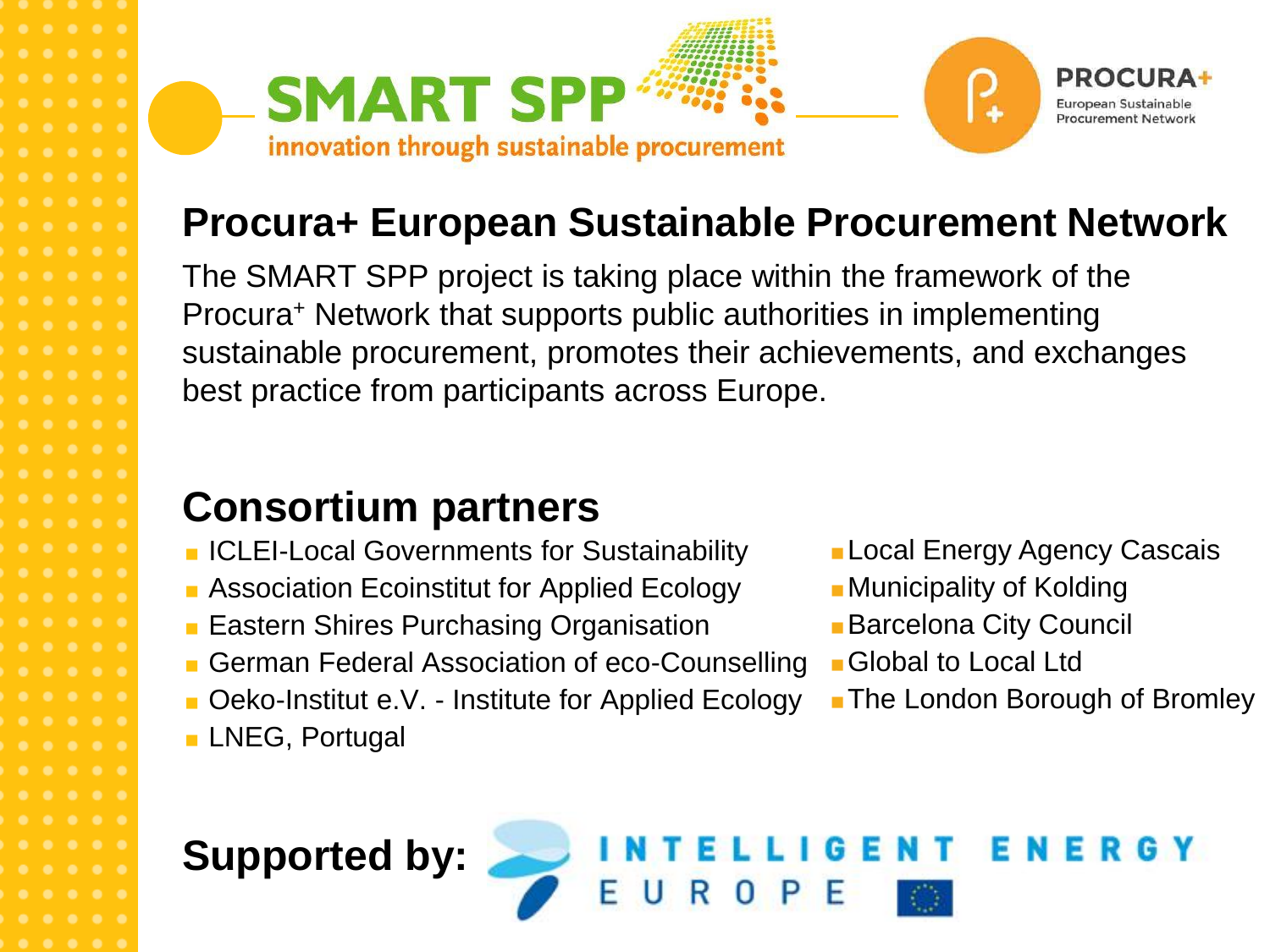# SMART SPP - Objectives



- $\rightarrow$  Identify/research how public authorities can achieve highly energy-efficient solutions through greater market engagement
- $\supset$  Pilot actions in 5 European authorities for emerging technologies (LED lighting, electric mobility)
- $\supset$  To prepare guidance based on the research and piloting for any European public authority to use.
- $\supset$  Tool on Life-cycle costing and  $CO<sub>2</sub>$  assessment in procurement

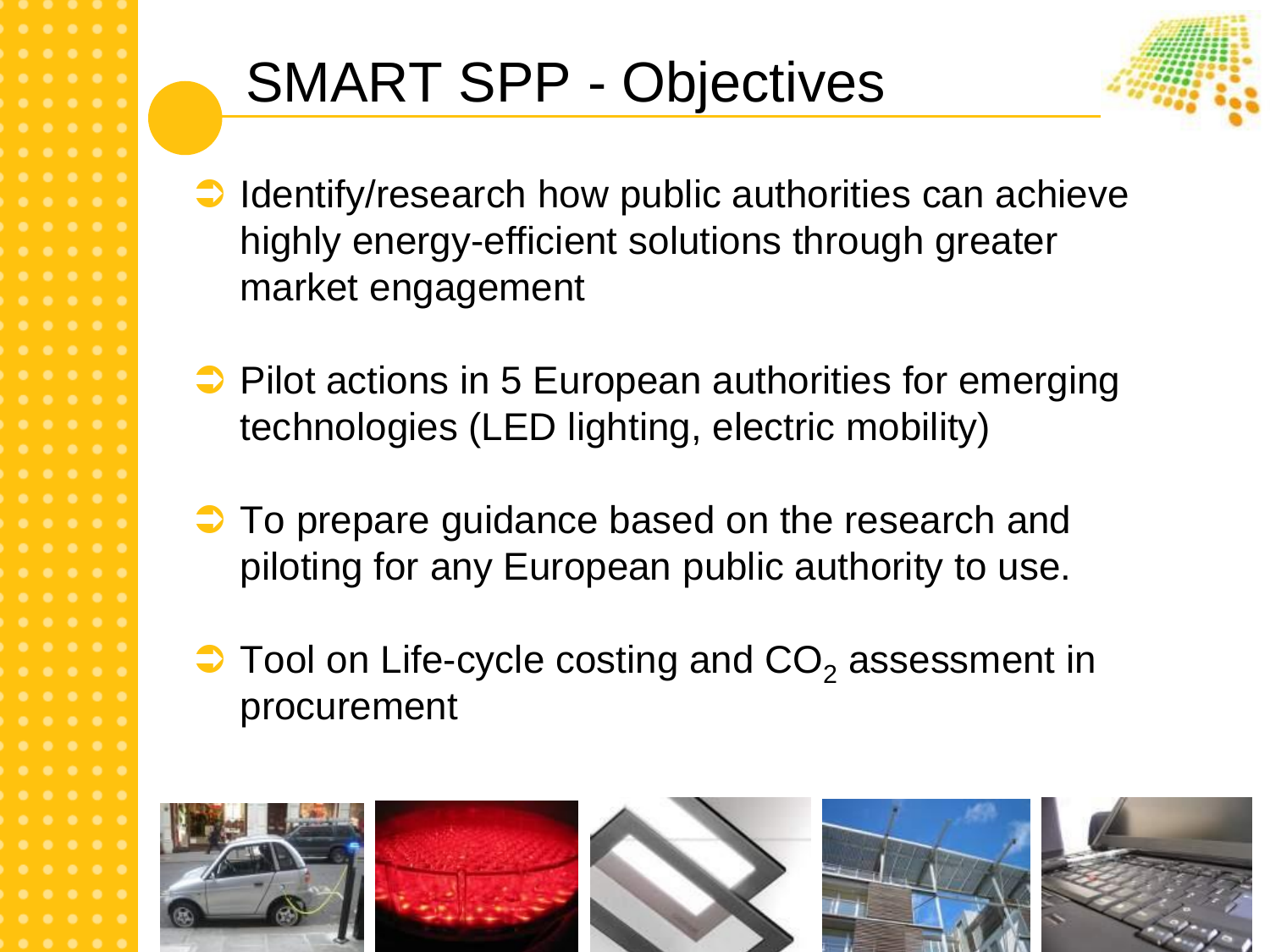## Outcomes - Guidance



 A practical guide how to drive innovation through sustainable procurement, available in English, Danish, Portuguese, Spanish (print + online pdf)

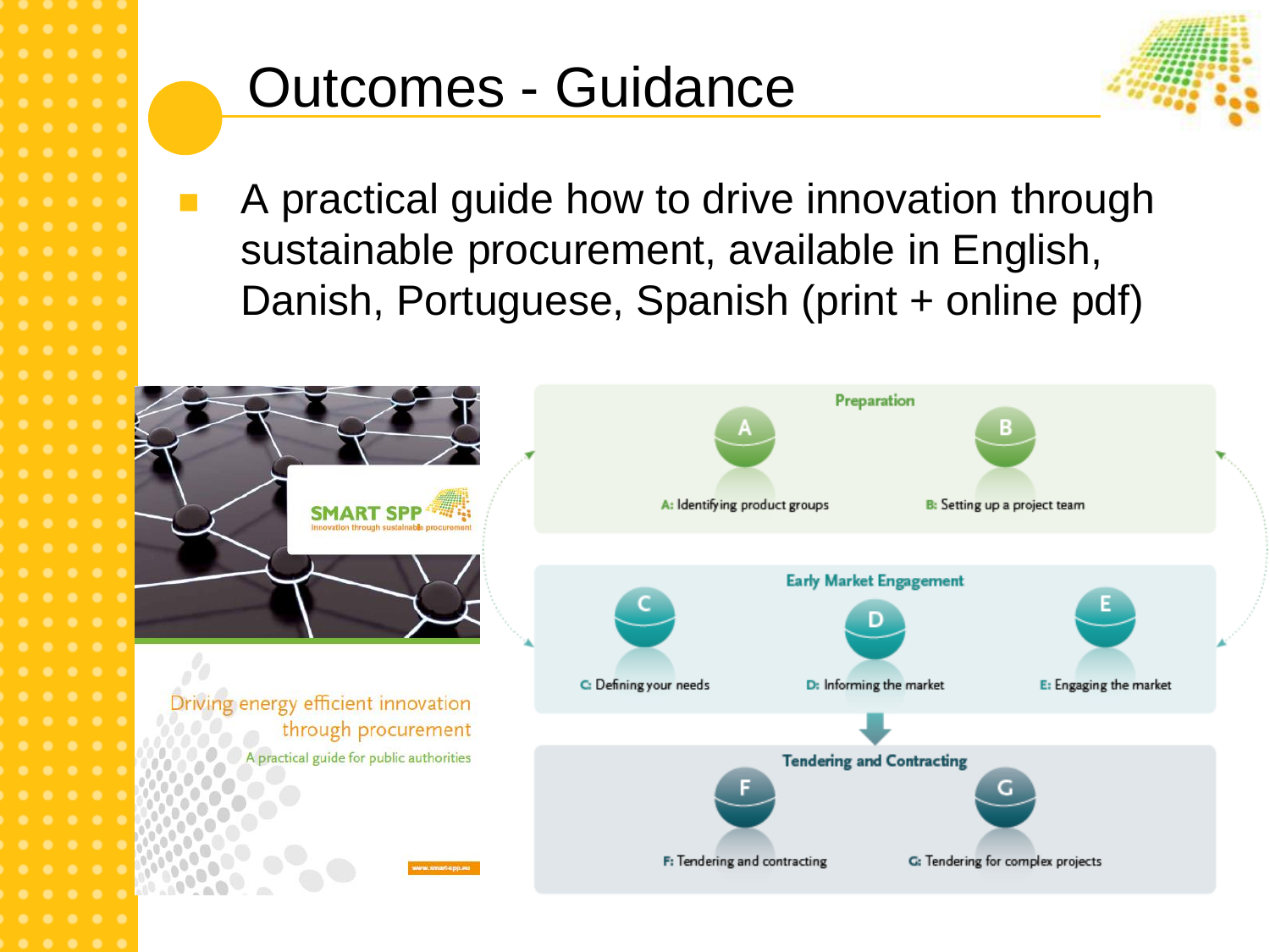# Outcomes - LCC-CO<sub>2</sub> tool



Microsoft Excel<sup>®</sup> Tool vs. 2.1 (EN, ES)

Supports procurers in calculating life cycle costs and  $CO<sub>2</sub>$  emissions of innovative products and services  $\rightarrow$  LCC = acquisition, maintenance, operation, disposal **→ Graphical display of results and tender evaluation** 



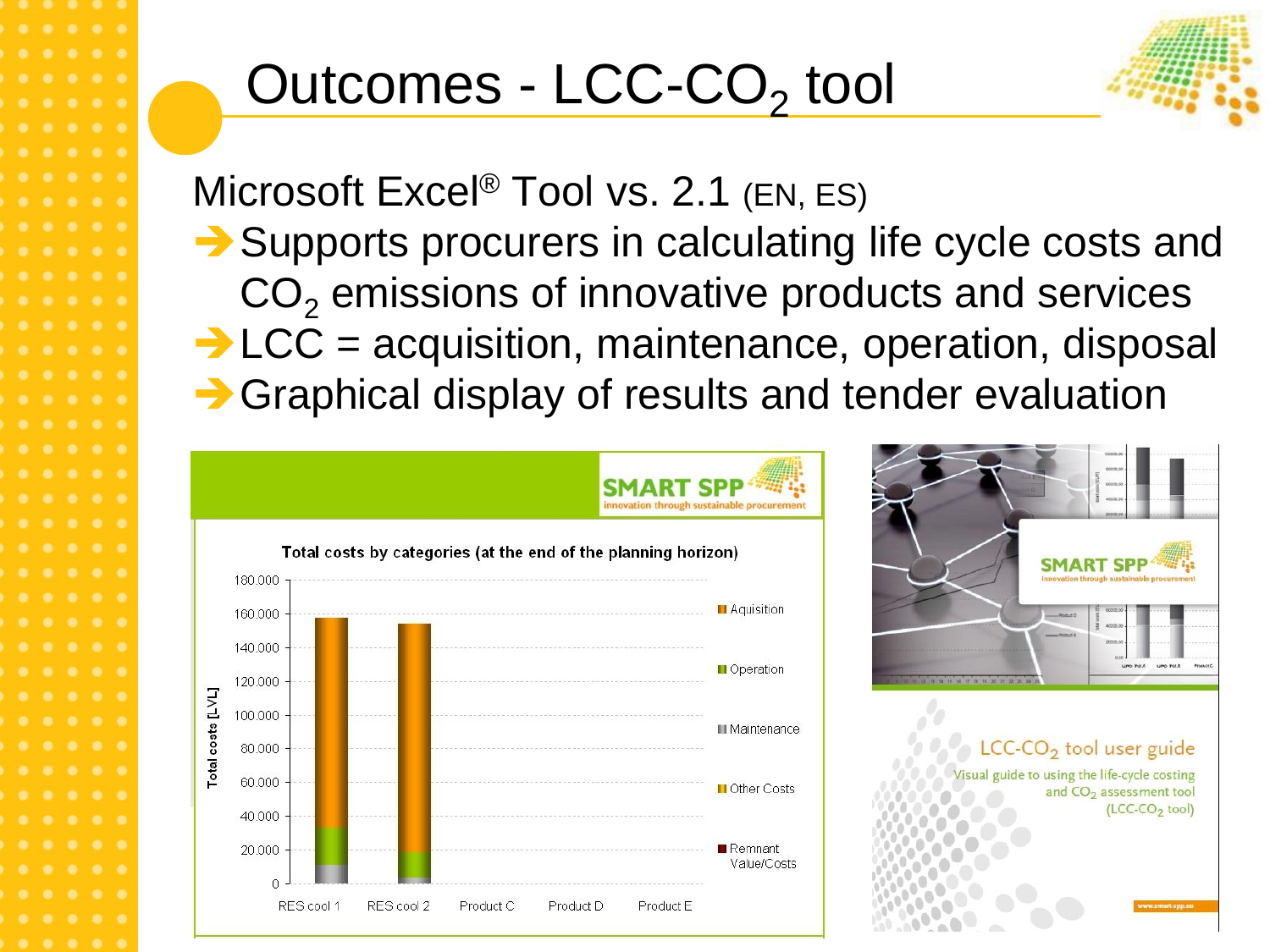

- Supports procurement decision-making, e.g. by tender evaluation
- Can be applied for all products and services relevant in public procurement
- Can also be used for assessment of current solutions and for monitoring purposes
- **E** Enables public communication of reduced cost and  $CO<sub>2</sub>$  emissions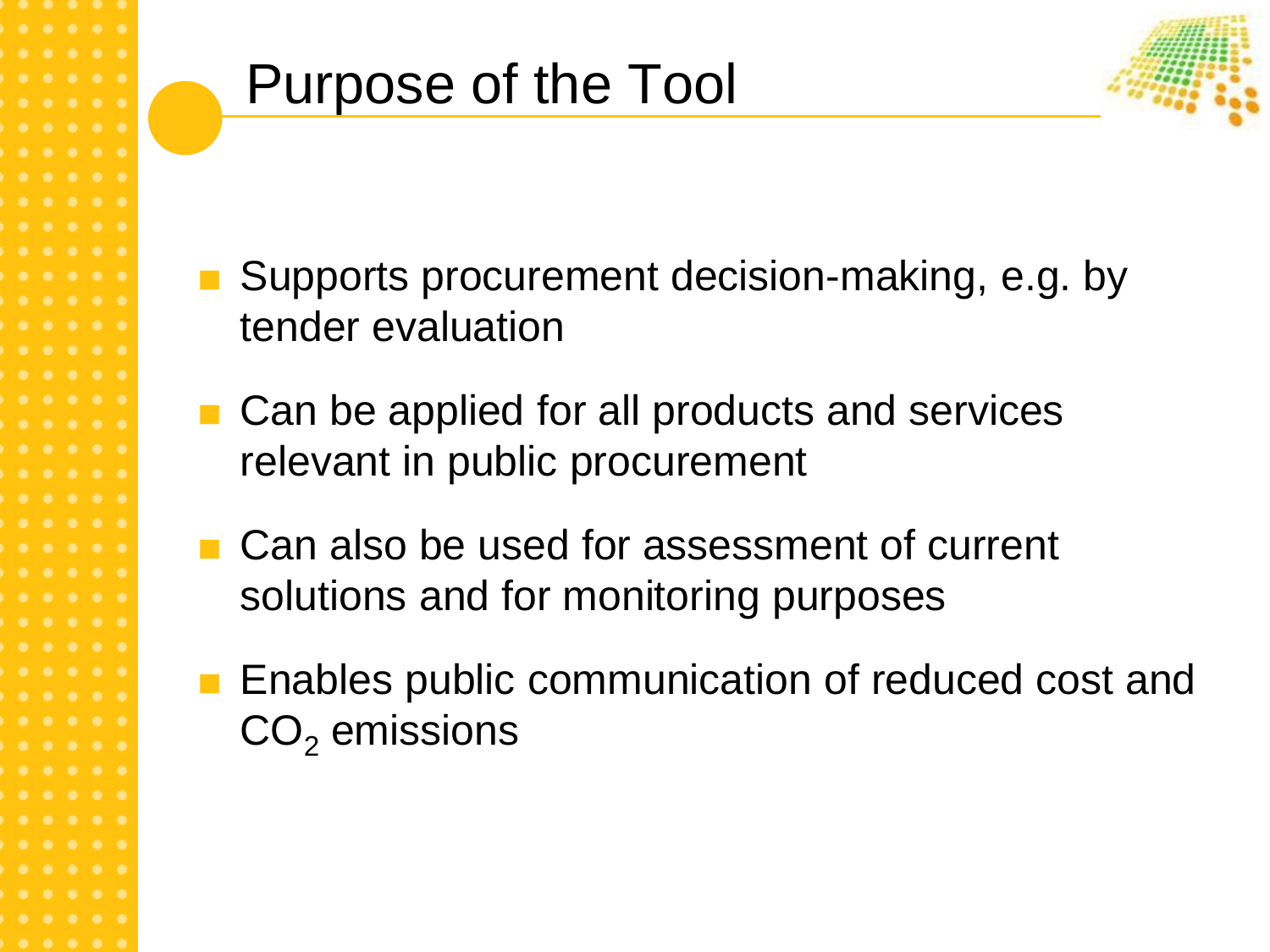## Outcomes - Tendering



- Partners and associate partners used the SMART SPP approach in tendering worth over 80 Mio. EUR
- Inter-departamental and inter-municipal cooperation increased with over 200 municipal staff being involved in the pre-procurement activities
- Technical solutions (LED lighting, electric mobility) will reduce energy consumption and  $CO<sub>2</sub>$  emissions by 30 - 90 percent, accounting for an estimated reduction of 5,3 GWh/a
- Over 250 energy managers, procurers and financial staff trained in applying lifecycle costing and  $CO<sub>2</sub>$ assessment in public procurement